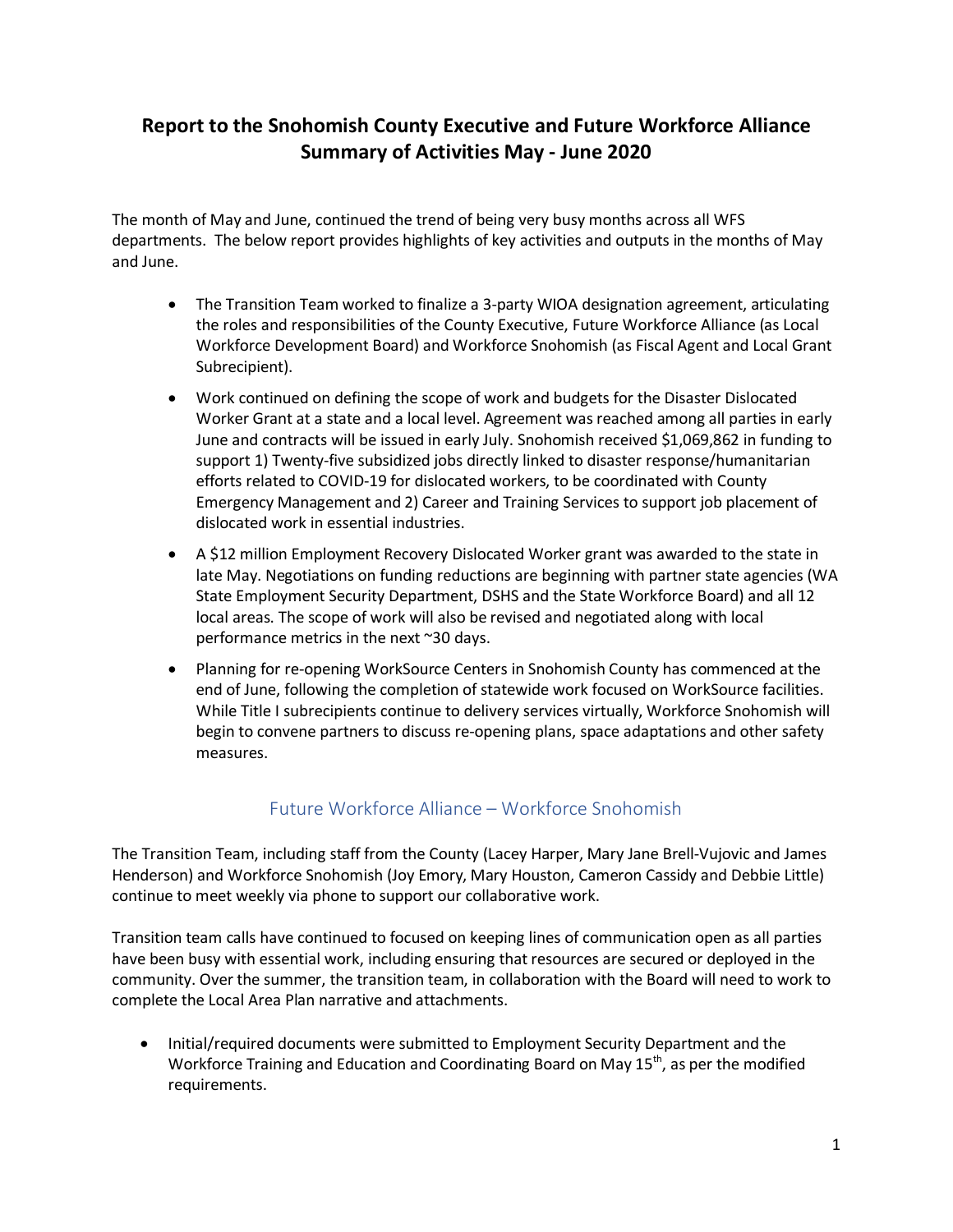- We expect that the full plan, encompassing the narrative will be due to the State Workforce Board in September-October timeframe. Therefore, work on the narrative and remaining attachments will be needed throughout the summer months.
- The Local Area Plan will require a Board vote prior to submission to the State Workforce Board this fall.

## Grant Development

Two statewide National Dislocated Worker grants have been awarded to-date. An update on the status of these awards are articulated below:

- **Disaster Dislocated Worker Grant:** Statewide application, submitted by Employment Security Department was awarded at \$12 million. Snohomish County will receive \$1,069,862. Anticipated contract from ESD by 7/2/20.
- **Employment Recovery Dislocated Worker Grant:** Workforce Snohomish requested \$7 million of the approximately \$57 million Employment Recovery project budget. The state was awarded \$12 million in funds (~20% of request). Funding levels for each partner agency and local areas is underway.
- **Still Pending:** US Department of Labor, Support to Communities: Local Workforce Development and Opioid Recovery Project (\$2.2 million over 4 years).

### Finance

Finance has been focused on year-end close-out, completing the PY20 budget over the past several months, including confirming carry-over from PY19 and incoming revenue from WIOA Title I formula funds.

- WIOA Title I funding allocations were announced and Snohomish County will receive 1.5% increase in Youth funds, a 1.9% increase in Adult funds and a 1.9% decrease in Dislocated Worker funds. The funding levels are based on a previously negotiated methodology formula which cannot be amended until Fall 2020. Staff and leadership conducted a thorough analysis and brought concerns to both the State Workforce Board and Employment Security Department, and the funding levels remain unchanged. Renegotiation of the formula for WIOA Allocations will begin in late August.
- National Disaster and Employment Recovery Dislocated Worker Grants funding opportunities will help augment services we are able to provide for the community in PY20.

## Workforce Innovation and Opportunity Act & WorkSource Snohomish County

Service Delivery staff are in the process of finalizing partial PY 20 contracts with subrecipients to ensure continuity of services for the program year starting July 1, 2020. The goal is to develop statements of work documents over the next few weeks that include priorities and metrics for PY20 for the full year contracts.